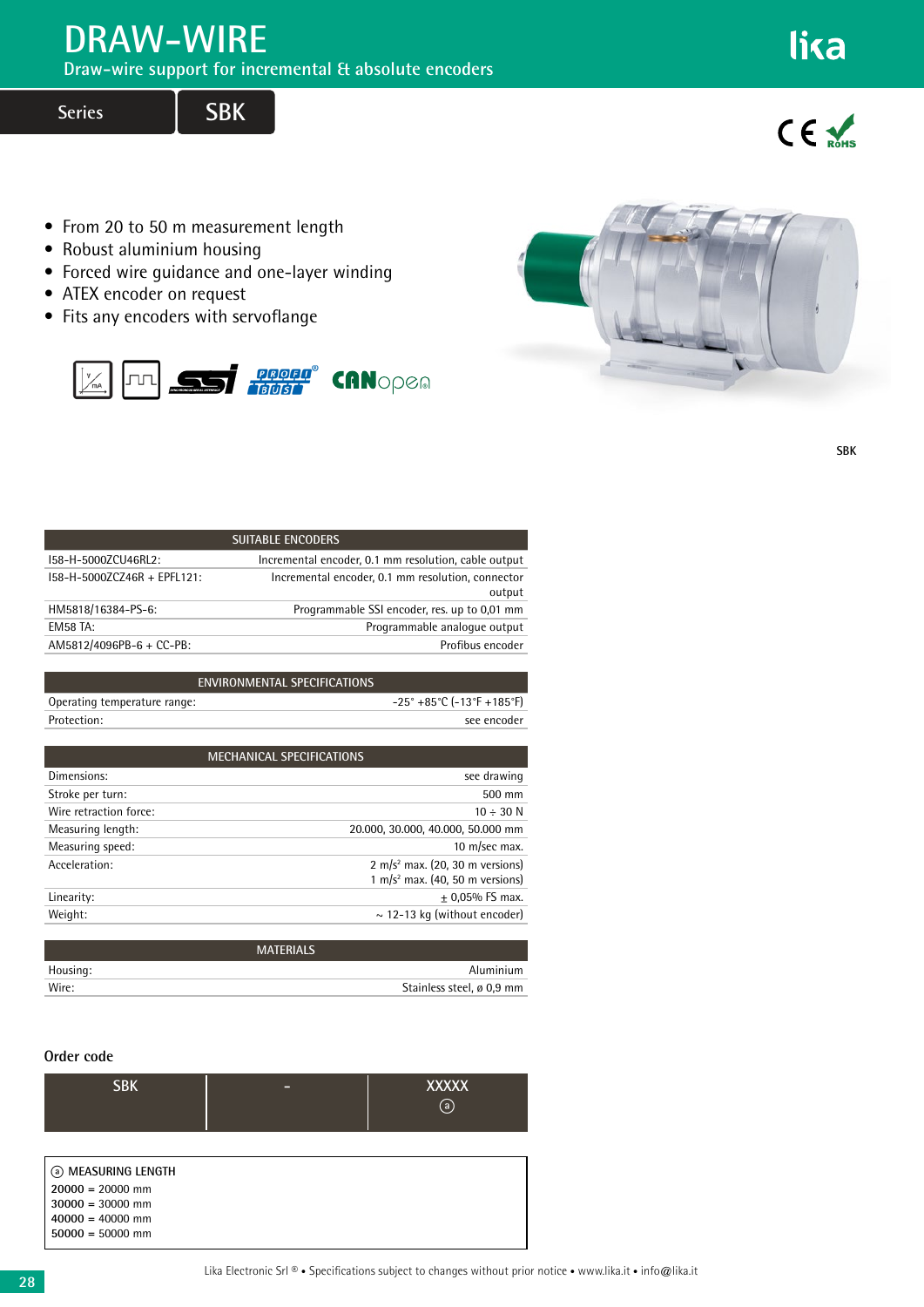



**SBK-20000**